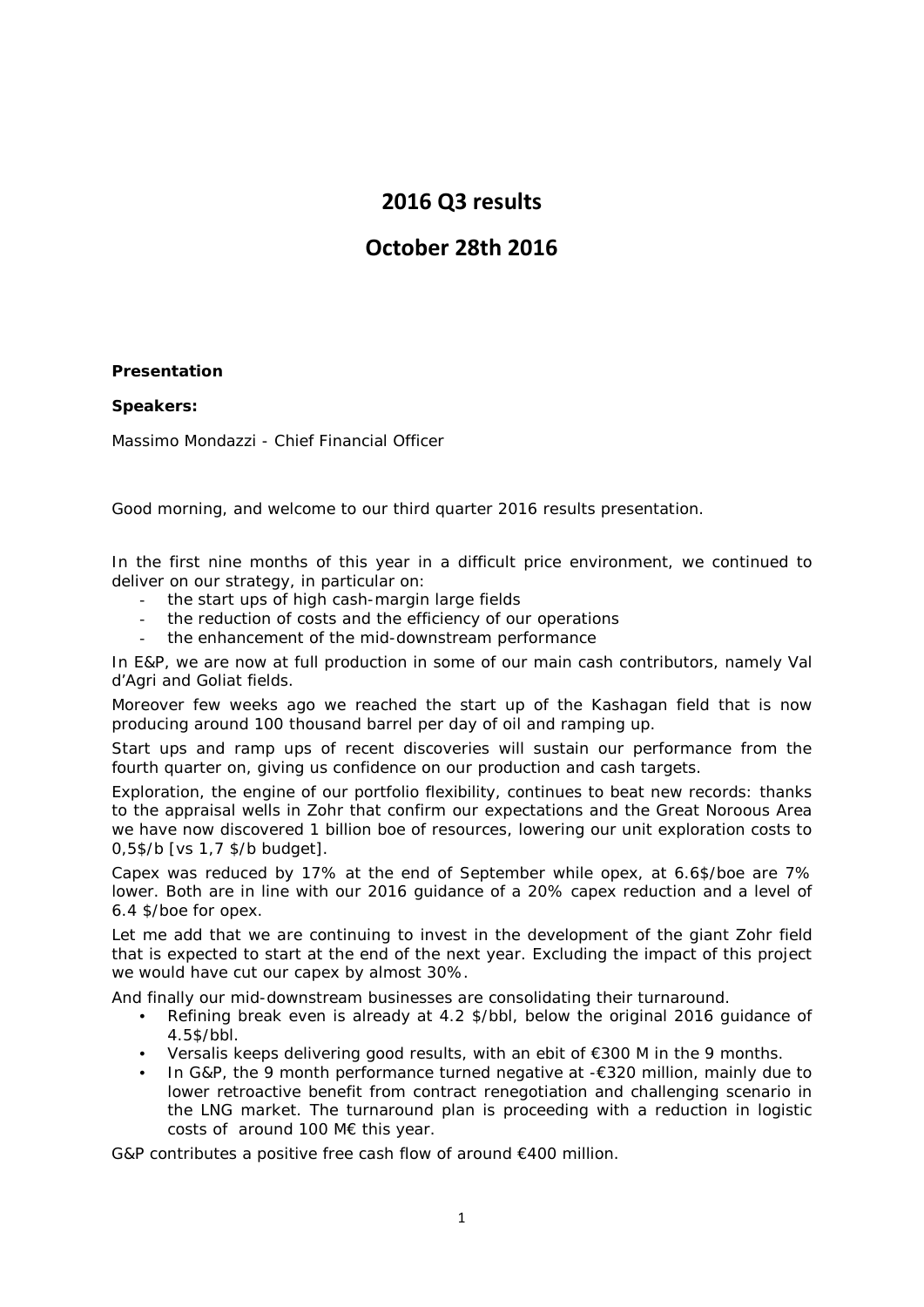Our mid-downstream contributed overall with  $\epsilon$ 1.5 billion to the 9 months operating cash, and each sector is also free cash flow positive.

Overall, the company generated more than  $\epsilon$ 4.4 billion of operating cash flow in the first 9 months.

For the full year, thanks to a Q4 expected at full operating speed, we are in line with the planned operating coverage of capex at \$50 per barrel.

Before entering in details in our business performance I would like to give you some colour on the market environment. Prices were weak in all our markets.

The average Brent price in the 9 months was 42\$/b, 25% lower than last year.

European Gas prices were even weaker. Gas demand in Europe staged a mild recovery (+4%) thanks to growth in the power sector, due to lower hydro production in Italy, low nuclear availability in Germany and France, and substitution of coal mainly in UK. However, this trend was not enough to offset the growth of imports via pipelines. As a result, the Italian hub price (PSV) was lower by 34% in the quarter and by 36% in the first 9 months. Similarly all the other European hubs recorded a declining trend.

European gas weakness impacted the value of our equity production in Italy, UK, Norway and Libya exported gas.

The tiny differentials between the various LNG markets also reduced the scope for worldwide cargo arbitrage.

Also our refining margin was significantly lower. Year to date, taking into account of the hedging that was put in place in 2015, the margin of our refineries was 40% lower, with diesel prices still suffering from market oversupply and gasoline loosing steam due to a high level of stocks and falling European exports towards the US.

The Reference Cracker Margin of the first nine months was substantially in line with last year as the reduction in the cost of raw material (Virgin Naphtha) was offset by the reduction of prices of Ethylene and Propylene. However the third quarter 2016 was 23% weaker than last year.

In Q3 we achieved fundamental operating milestones.

The two major fields that were temporarily offline, Val d'Agri and Goliat, restarted production respectively in August and September and they ramped up to full plateau with a high quality equity contribution now back in excess of 135 kboed.

Kashagan started up few weeks ago and is now producing around 100 thousand barrel per day of oil.

Production is expected to gradually increase toward the target level of 370,000 barrels per day to be achieved by the end of next year.

Other ongoing projects are ramping up smoothly, such as Nooros (now at a gross production of 130 kboed and targeting a further growth in the next year), the West Hub reaching more than 90 kboed of gross production and Marine XII in Congo that now is producing more than 20 kboed.

These are just some examples of our continuos improvement on time-to-market.

Overall, in 2016 we will produce 280 kboed from start-ups and ramp-ups of fields started last year.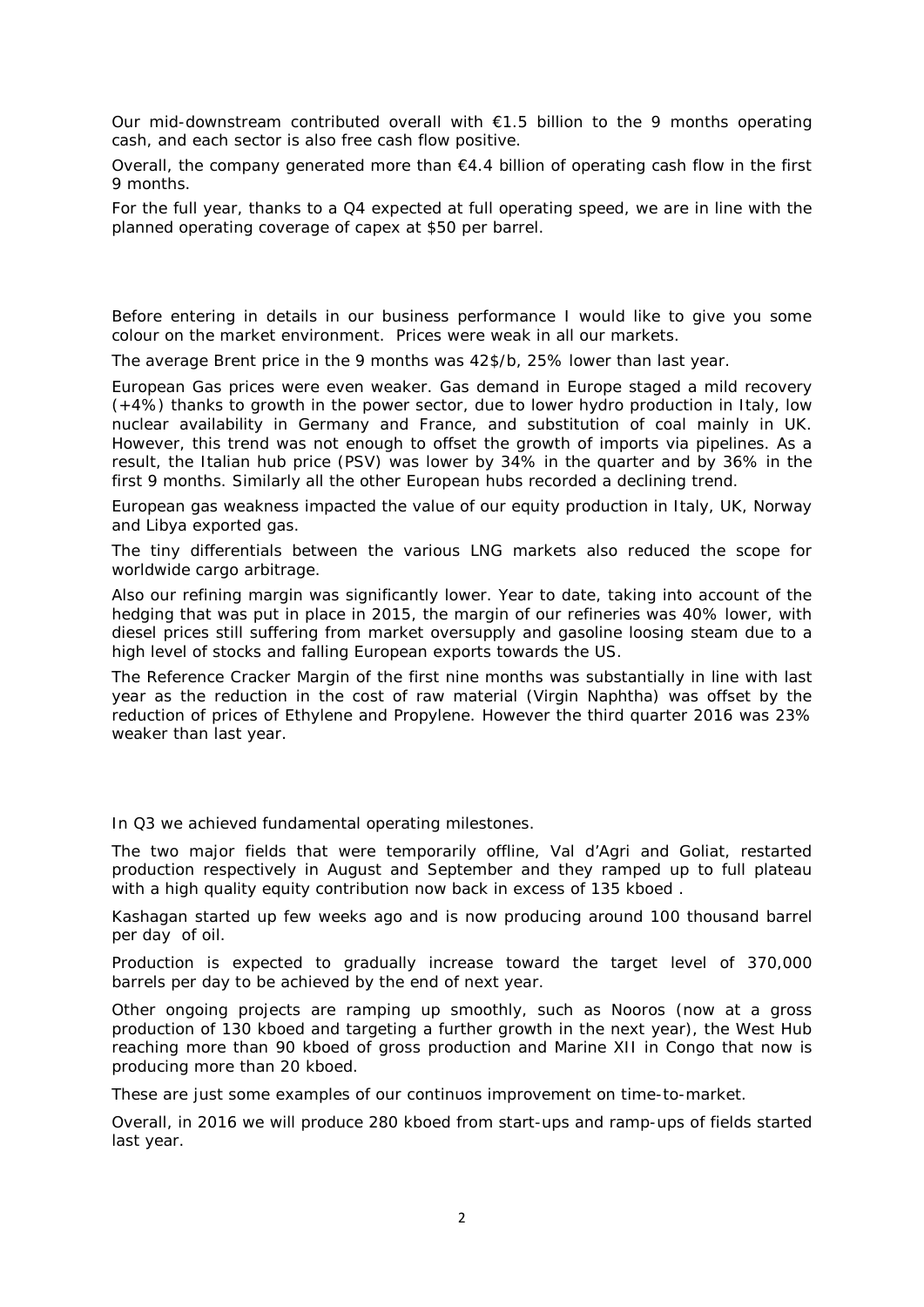Year to date, production was 1726 kboe/d, 0.5% ahead of last year.

The unplanned shut-down of Val D'Agri, that impacted for 32 kboed, was mainly offset through the rapid ramp up of Noorous.

In the fourth quarter, we will benefit of the full contribution of Goliat and Val D'Agri and start to record Kashagan production, allowing us to confirm the full year guidance of almost 1.76 million boe a day.

In terms of Ebit, in the first 9 months we have generated €1.1 bln.

Compared with last year, the lower oil and gas scenario and Val d'Agri shutdown impacted for € 3.6 bln, partially compensated by an operational improvement of  $∈ 1$  bln.

E&P operating cash was about  $\epsilon$  3.6 billion during the 9 months,  $\epsilon$  1.7 billion lower than last year. On cash, the overall negative impacts of the scenario and Val d'Agri accounted for almost €2 billion.

In the 3rd quarter, Ebit was almost  $\epsilon$  650 million while operating cash, notwithstanding the stop of cash generative assets in Italy and Norway, was €1.9 billion, more than 20% higher than last year although in a Brent price environment that was 10% lower.

In G&P, the European scenario remains weak. Furthermore the LNG trading is now hit by the narrow differentials among the different regions, limiting the scope of international trading,

In this scenario, G&P is anyhow progressing in the turnaround with an extra saving of around €100 mln in the operating and logistics cost base this year. The overall saving cumulated in 2015 and 2016 amounts to around €200 mln, in line with the target of 350 mln €/year from 2019, compared to 2014 levels.

During the 9 months we recorded an operating loss of around 320 million euro, that is €200 mln lower than last year. This result is substantially driven by the different impact of retroactive effects among the two periods.

The lower results in LNG (€200 mln) was fully offset by the higher performance in trading ( $\epsilon$  100 mln) and the above-mentioned saving in logistic costs.

Despite this weak result, the business is cash generative with an operating cashflow contribution of more than €450 mln in the first 9 months.

In R&M, we continue to increase the efficiency of our refineries, we ramped up the EST plant and we benefitted - thanks to the flexibility of our refineries - from favorable crude differentials.

For 2016 we have already reached a breakeven margin of 4.2 \$/b, 0.3 lower than the original guidance.

This relentless effort has allowed us to contrast the scenario slump recorded to date.

Over the 9 months, EBIT adjusted fell by 28% because of the negative scenario in Refining, while Marketing posted a good performance, in line with last year.

Operating cash flow remains robust with 800 mln  $\epsilon$  and free cash flow positive.

As regards Versalis, Q3 is the 7th quarter in a row with a positive performance. Our Chemicals recorded an EBIT growth by more than 10% year-on-year in the first nine months.

In spite of a slightly weaker margin scenario, our results improved mostly thanks to stronger sales of intermediates and the high unit margins of polyethylene.

The business has an operating cash flow of more than  $E$ 250 mln, largely enough to sustain its investments.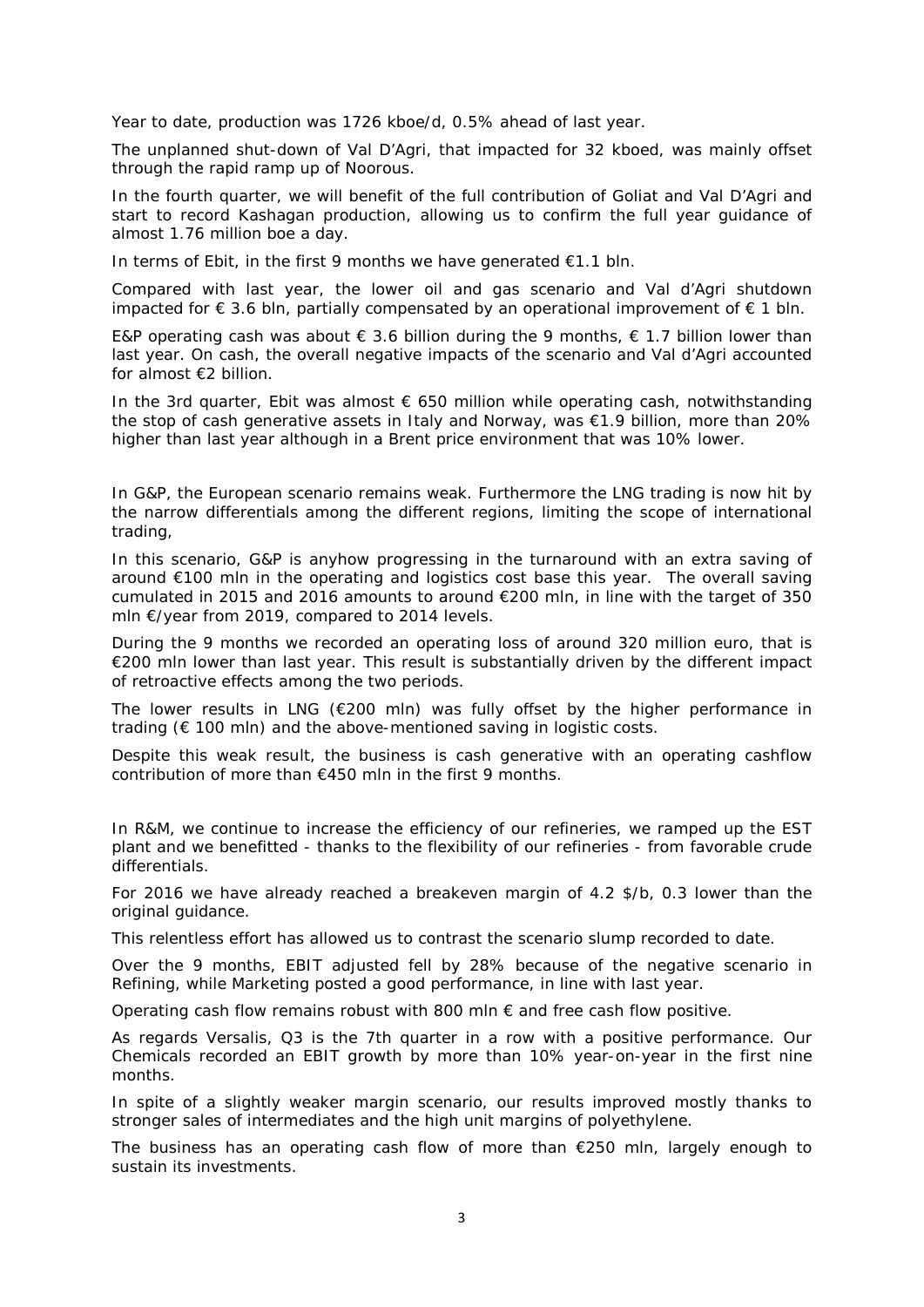On a full year basis Versalis will generate a positive free cash flow, the first time in many years.

Summing up our performance at group level.

In the first nine months EBIT was  $\epsilon$  1 billion.

Year-on-year results were heavily impacted by the lower commodity prices and margins which affected our operating results by €3.3 billion. In addition, the Val d'Agri shutdown and other non-recurring items in G&P accounted for another  $\epsilon$  0.5 billion of lesser results.

These negative effects were offset, in an year of stable production, by the actions we described in terms of efficiency and cost saving, that together accounted for €1 billion of better performance.

In the three quarters adjusted net income was negative for about 800 million euro, penalized by the higher tax rate paid on positive results in PSAs.

However, cash tax rate was much lower at 37%. On a full year basis, our cash tax rate is expected just above 30%.

In terms of cash, we confirm the cash neutrality at 50\$/bbl.

Thanks to the improvments in all businesses, in the third quarter we recorded an operating cash before working capital of  $\epsilon$  1.4 billion, almost in line with last year when we were operating with a better scenario and with full Val d'Agri contribution.

In the 9 months, we generated  $E4.4$  bn of operating cash flow. In Q4 the cash growth will accelerate, with an expected contribution, at current market conditions, of around half the amount of the cash flow generated in the first 9 months .

Without the scenario impact and the effect of the Val d'Agri shut down, we would have generated €2 billion more of cash reaching approximately the €9 billion level required to cover capex. [back up of €2 bln: E&P € 1.2 bln for oil, € 0.2 bln for gas, € 0.3 bln for  $VdA, \in 0.4$  bln for SERM).

Leverage at the end of September was 32%, after the interim dividend that we paid in the quarter. Thanks to the cash contribution from some disposals at an advanced stage of execution, we plan to reduce this level in the coming quarters.

And now let's open the floor for the Q&A session.

# **Q&A Session**

CORPORATE PARTICIPANTS

Massimo Mondazzi - Chief Financial Officer

Antonio Vella - Chief Upstream Officer

Massimo Mantovani - Chief Midstream Gas & Power Officer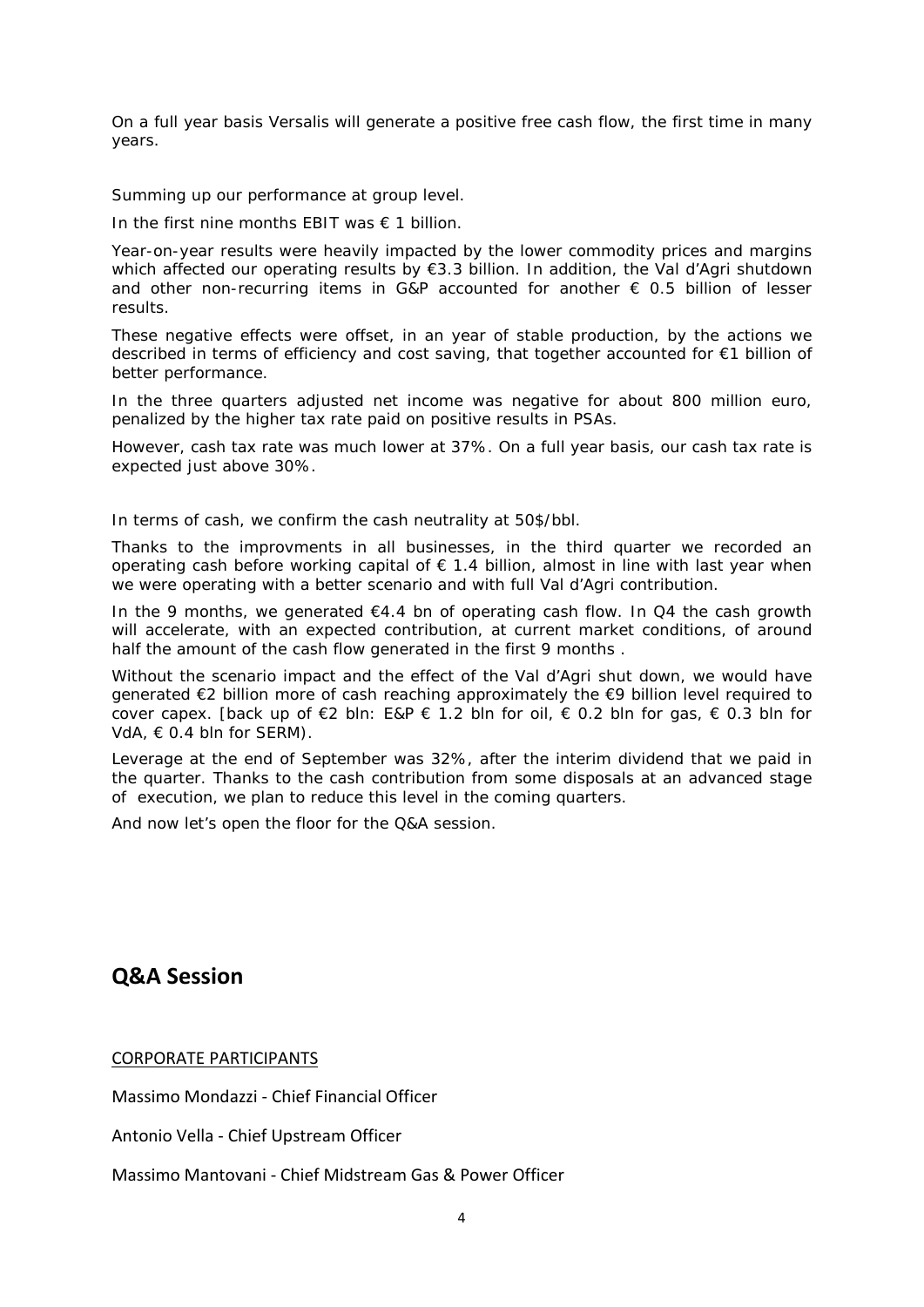Luca Bertelli - Chief Exploration Officer

Francesco Gattei – EVP, Scenarios, Strategic Options and Investor Relations

## CONFERENCE CALL PARTICIPANTS

Oswald Clint - Sanford Bernstein, Analyst Thomas Adolff - Credit Suisse, Analyst Jon Rigby - UBS, Analyst Massimo Bonisoli - Equita, Analyst Alessandro Pozzi - Mediobanca,Analyst Biraj Borkhataria - RBC, Analyst Hamish Clegg - BofA Merrill Lynch, Analyst Alastair Syme - Citi, Analyst Martijn Rats - Morgan Stanley, Analyst Irene Himona - Societe Generale, Analyst Theepan Jothilingam – BNP Exane Paribas , Analyst Lydia Rainforth - Barclays, Analyst

### QUESTIONS AND ANSWERS

OPERATOR: (Operator Instructions). Clint Oswald (sic), Bernstein.

OSWALD CLINT, ANALYST, SANFORD BERNSTEIN: Massimo, I wanted to ask about the Kashagan barrels, just given the field has started up. Maybe if you can try and help us think about the unit profitability or the cash flow per barrel that we should come to expect from those barrels.

Obviously, there's a lot of depreciation, there's a lot of transportation costs, realization differentials. But maybe if you could talk about the unit margins from those barrels as we look into 2017, please?

And then secondly, I think you mentioned here in your comments about confidence on growth in cash, at least in the upstream. Could you talk about your confidence on executing all the main divestments that you've spoken about over the last year or so? Certainly, as we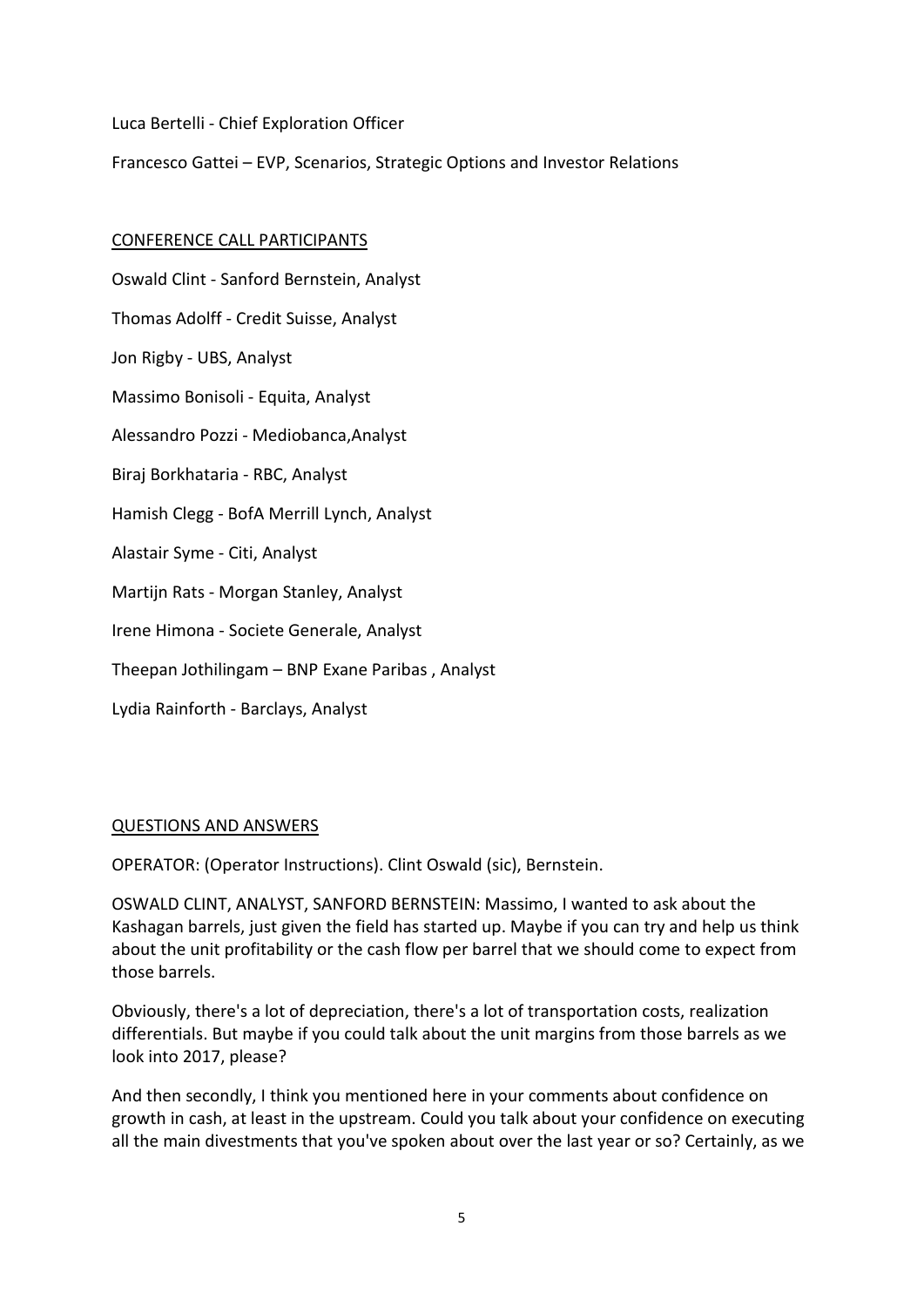think about Mozambique, Egypt, maybe even the chemical business and gas retail, please. Thank you.

MASSIMO MONDAZZI, CFO, ENI S.P.A: Okay so, Oswald, in terms of, I would say, economics of Kashagan, I cannot elaborate in detail on these.

Definitely, Kashagan is a high-quality oil that will be evacuated without any significant discount. The underlying PSA contract is an old one, with a very high cost-oil percentage that will allow us to recover very quickly the investment we made.

So, do you remember the projection we shared with you previously about the time required to recover the CapEx, when we said that more or less 40% of CapEx would be required based on our scenario in the next three-four years

On top of this, the tax rate applied to this contract, it is one of the lowest in the industry. It is around 35%. All these elements should give you the confidence that the cash flow expected from Kashagan is a very high-quality cash flow.

In terms of ramp up, I don't know if Antonio, that is together with me, could give you some additional element in terms of ramp up and production ongoing.

ANTONIO VELLA, CHIEF UPSTREAM OFFICER, ENI S.P.A: Okay, Massimo, so the ramp up of the actual phase is coming up very slow. But as we have discussed, we will reach 200,000 barrels by -- let's say, by the end of December if the process system will allow as of today.

MASSIMO MONDAZZI: Okay, so in terms of future cash flow, so the fourth quarter cash flow and cash flow expected from divestments. Again, in terms of divestment, you understand I cannot tell you exactly what's going on.

What is important that we are confirming the target of the overall divestment we gave to the market in March. We feel that we are pretty ahead of this plan in more than one negotiation regarding different assets. So, I would say maybe some news -- or I'll be in a position to update you more precisely in the next months.

But let me say, if I well understood, you asked also something about our confidence in the future cash flow before disposals. By definition, having Val d'Agri, Goliat and Kashagan in production, the oil -- very high-quality oil in good -- even in good fiscal regimes, will give us the push towards a higher cash contribution.

If you take a look to the last slide I showed this morning, you will see that we expect, in the fourth quarter, just to give you an example, half of the cash flow we got in the first nine months, so in the range of EUR2.2 billion.

Why? First of all, because the expected production in this last quarter will be in the range of 1.84 thousand [correction million] boe per day high-quality production, as I mentioned. We are keeping on targeting a reduction in our outstanding in some countries. We already got some results in the third quarter. That's the reason why we have been able to show EUR1.8 billion cash flow in E&P in the third quarter, higher than last year.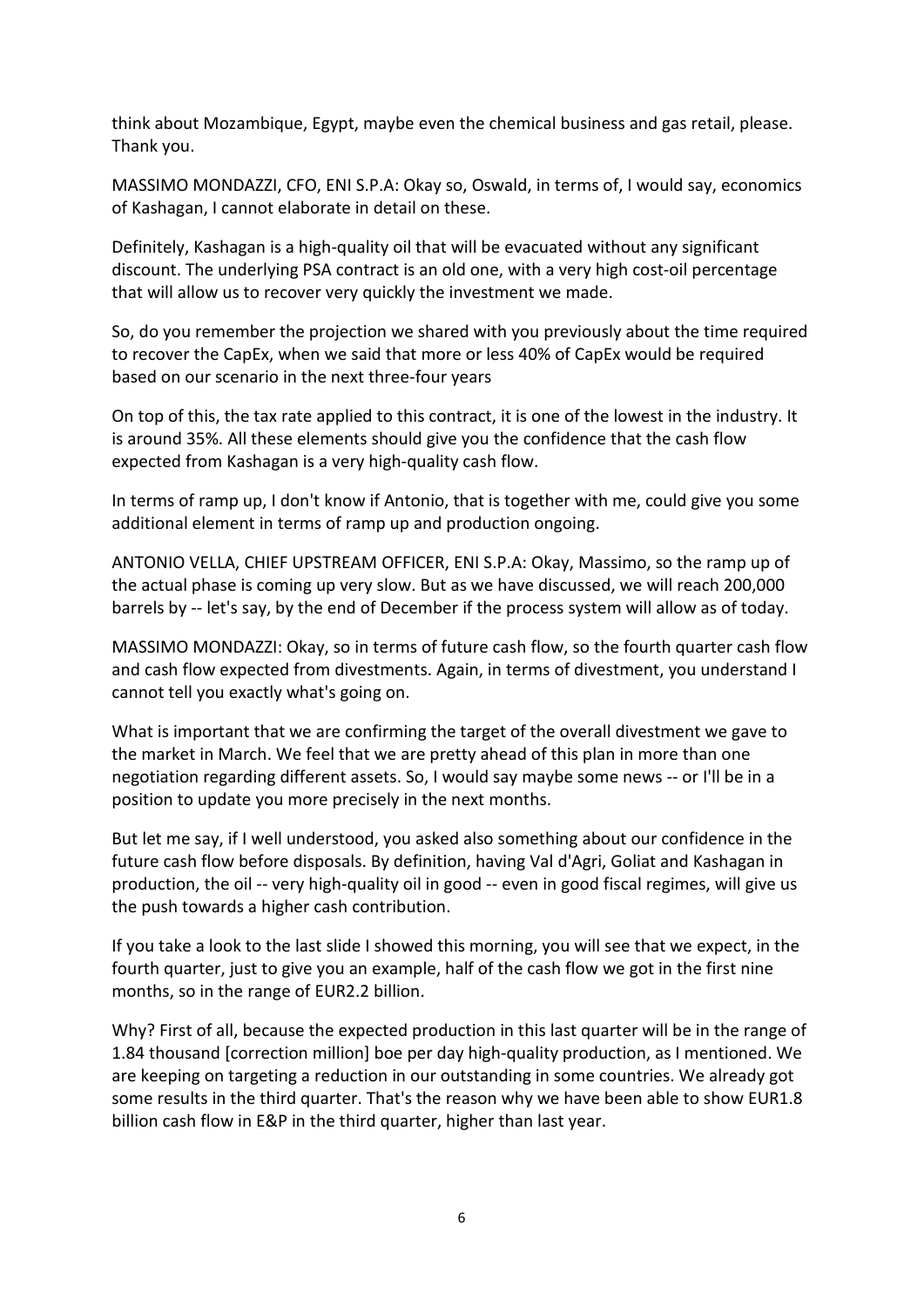We kept on recovering some outstanding in Egypt, in Iraq. We succeeded to keep at least steady our outstanding in Venezuela. All this contributed to the cash contribution and will contribute to the cash contribution in the coming weeks.

Gas and power will be, as a seasonal phenomenon, a good contributor of cash in the fourth quarter. If you maybe leverage on the current scenario, that will be in the range of \$50 Brent and a margin -- a refining margin of around \$5, that is the current margin, the amount we are now seeing would be definitely achievable.

On top of this, I would like to remember that also on a tax basis, in the future we'll benefit from the same phenomenon that now is affecting our actual tax rate that is very high, because we are suffering some losses without the possibility to record deferred tax assets. It means that additional cash that will be produced in the future will be produced without any cash burden.

OSWALD CLINT: That's very detailed. Thank you, Massimo.

OPERATOR: Adolff Thomas, Credit Suisse.

THOMAS ADOLFF, ANALYST, CREDIT SUISSE: I've got a few questions, slightly more specific. I guess just on the disposal and Mozambique, and I guess we're getting all tired reading about Mozambique and the deals done, etc. Is the idea to monetize the stake in the entire block, or only really part of it through the creation of a separate ring-fenced area?

So, should I be thinking about Coral FLNG also being partly monetized as part of the deal?

The second question on your confidence on cash flow. Egypt, obviously, is an important part to your cash flow story. Financially, Egypt often is reliant on Saudi generosity and, unless I've misread, Saudi appears to be cutting back on some freebies.

So, how should I think about the evolution of receivables, what you reflect in your budget? And how do you think about the cash flow certainty that comes from Egypt?

And maybe finally just on Iraq, can you perhaps give some colour on Zubair and the outlook there, based on the investment level today and what progress you're making on changing fiscal terms, etc?

MASSIMO MONDAZZI: First of all, Coral and the overall disposal program in Mozambique, definitely, I would say, without disclosing any specific info to you, I would say that the only solution in terms of disposal in Area 4 is a unique disposal without any carve out; no sense to carve out Coral or any other piece out of the full development picture.

MASSIMO MONDAZZI: Cash flow in Egypt and our confidence, but, first of all, we are testifying a very good answer from Egypt in terms of financial response. You'll remember we had, more or less, EUR800 million of outstanding at the beginning of this year. The number is more or less half today. We expect that to reach even additional payments from now to the end of this year. So, the response is quite good.

As far as the Zohr project, do you remember when we presented the project, we said that we put in place some of protection layers in terms of cash payment in dollars, while the project will be in production; and, we expect to receive significant payment in US dollars.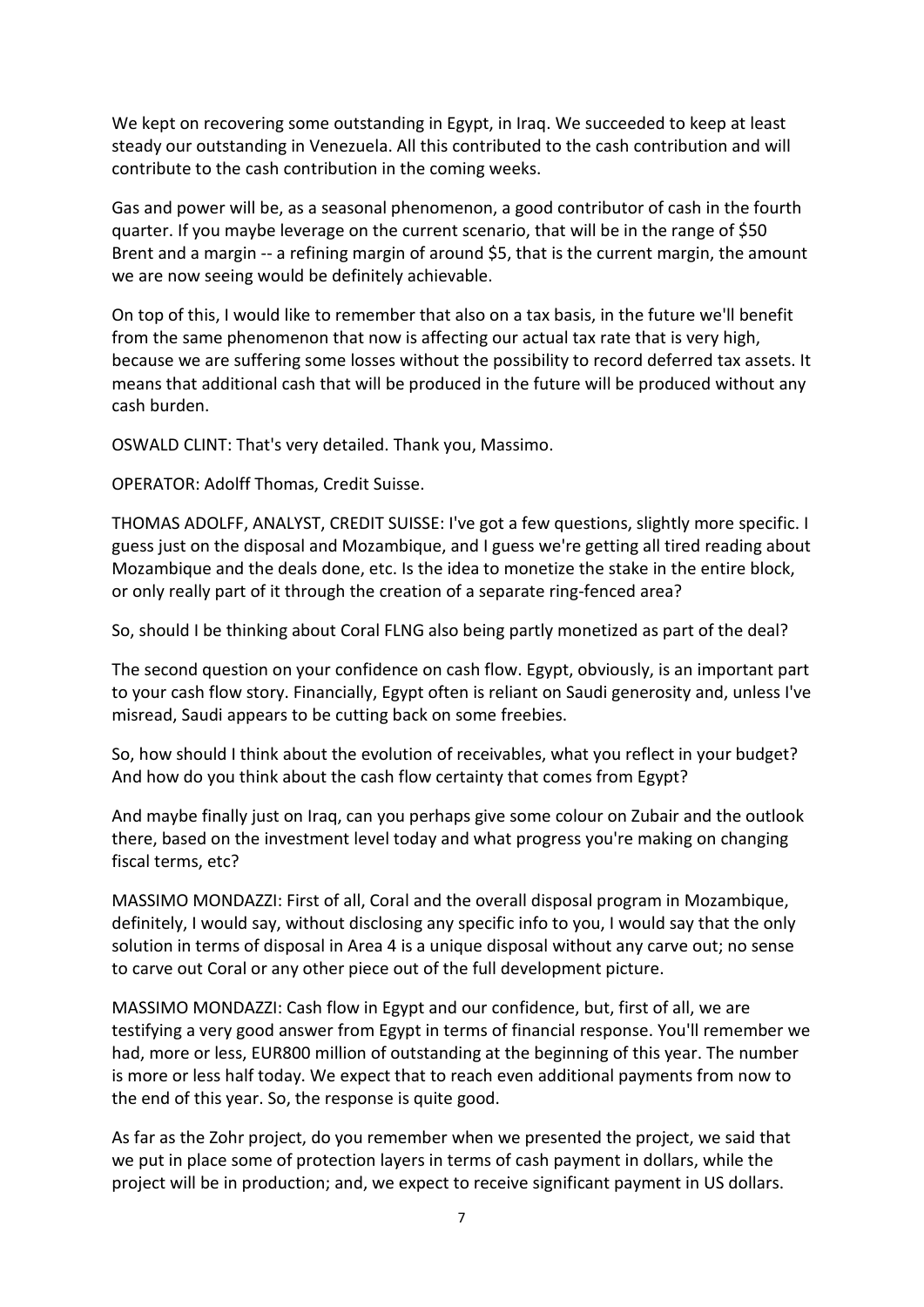As far as the political, I would say, environment, I cannot comment. Definitely, we are taking great care of this. We are looking at what's going on. But I cannot comment and we are ready to deal, as we did in the past through maybe an evolution of the current situation.

As far as Zubair, I will ask Antonio to elaborate a bit more on the status of this project.

ANTONIO VELLA: Zubair, at the moment, is producing lower than 400,000 barrels per day.

Concerning the negotiation of the new fiscal term, there are discussions ongoing with the authority and all the oil companies. Definitely, we will see what's going to be the end of the negotiation.

THOMAS ADOLFF: Thank you.

MASSIMO MONDAZZI: Okay. As I mentioned before, in the meantime we got some better payment terms in this process. That's the reason why we are taking some advantage in terms of working capital in this respect.

THOMAS ADOLFF: Great, thank you very much.

OPERATOR: Jon Rigby, UBS.

JON RIGBY, ANALYST, UBS: I've got three questions, please. The first, just on CapEx. If I just look at the run rate on CapEx, there's a drop 3Q against the run rate in the first half of the year. Thinking about your guidance for the full year, should we be expecting, and are you expecting, a similar dropdown in the fourth quarter, I guess, as Kashagan and Goliat now have rolled off. That's the first question.

The second is just, you did seem to indicate that you expected the cash tax rate to fall meaningfully into the fourth quarter.

You also referenced the fact that there was a fair amount of shield going forward, which, I guess, begs the question, and commenting on the statement, I think, you make on page 2 today, is that you don't seem to be recognizing full deferred tax benefits for some of the losses that you're making.

Can you perhaps square that circle and maybe indicate to us what kind of scenario and outlook you would need to start to recognize some of the deferred tax credits that you appear not to have taken in the third quarter and, in fact, actually, quarters before, because your accounting tax rate is so high?

The last is just on gas and power, and I recognize I ask this question every quarter, but it's reflective of the opaqueness or opacity of the guidance and the performance in that business.

What should we be thinking about the fourth quarter outlook given the moving parts that you've acknowledged? And can you confirm that you do, effectively, essentially break-even in 2017? Thank you.

MASSIMO MONDAZZI: Okay, thank you, Jon. In terms of CapEx, as I said, we are confirming our guidelines as far as the full year, minus 20% becoming minus 30%, excluding Zohr. That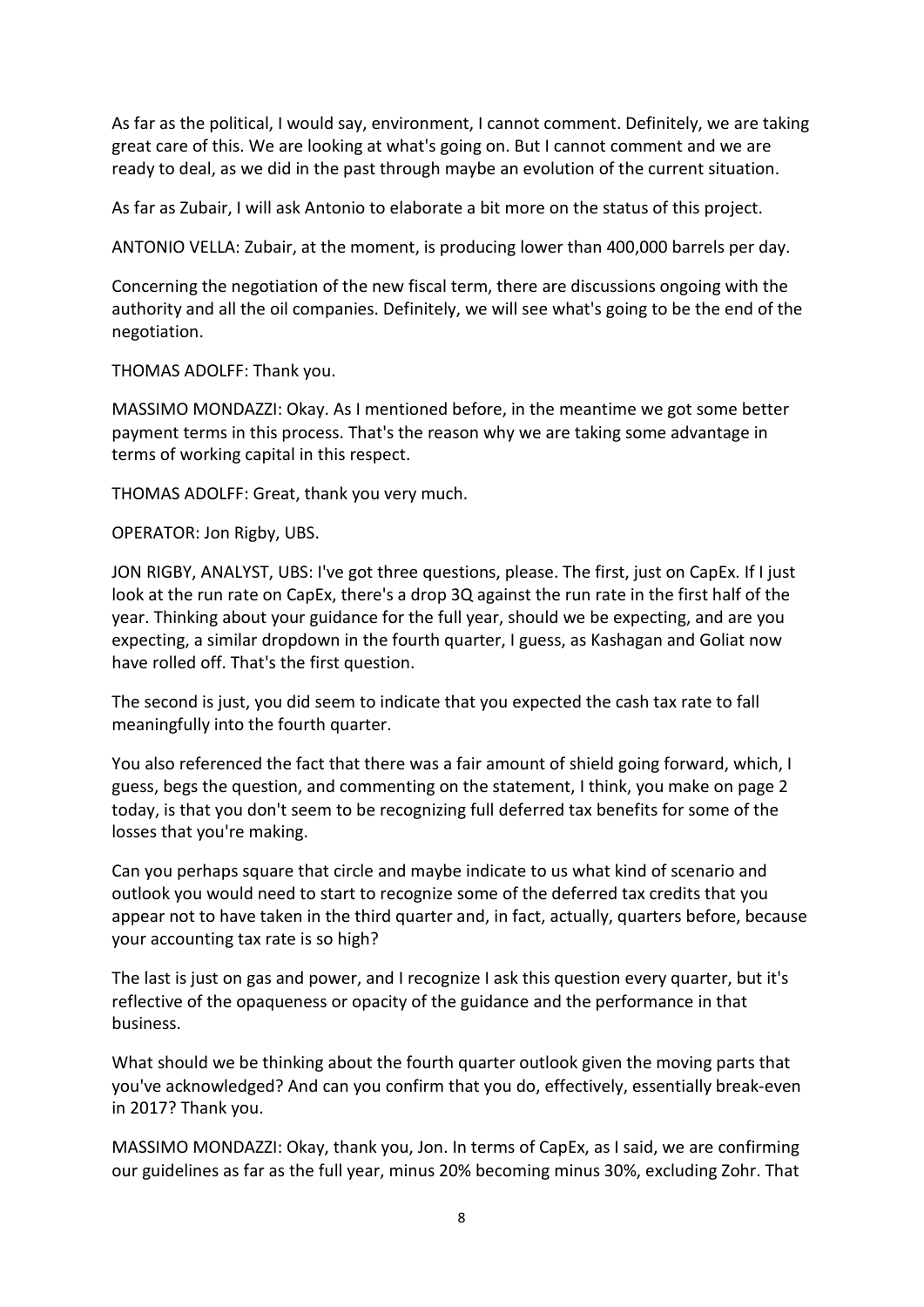is quite unique in terms of rapidity. We are executing the project and the time compression, because we are projecting to put the project into production substantially in two years' time.

So, two comments on this. First of all, the 20% is a confirmation of what we said in March, because today we see more or less the same market that we have seen in March with significant opportunity in terms of CapEx decrease, in terms of unit costs, and that was quite high.

Do you remember, we said -- we announced EUR3.5 billion of CapEx reduction in the fullyear's manoeuvre related to the better scenario, so better conditions in the market.

We are glad to say that, notwithstanding the fact that we are, I have to say, reducing our potential reduction from 30% to 20%. And we are glad to say that the investment we are doing in Zohr are fully benefiting from the current scenario.

That probably is the best one in terms of a new project, because, thanks to the FID we have taken and the same for Coral, we are fully leveraging on this scenario. And probably if the expectation is the one that everyone has in terms of future Brent trend, we will, in these two projects, we will take the full benefit of this trend.

This is in terms of CapEx. So, more or less, we are going to spend EUR9 billion and we expect to spend, more or less, EUR2 billion in the fourth quarter.

In terms of cash tax rate, first of all, let me comment about the 37%. That is slightly higher than the guidance we gave as far as 2016 that was in the range of 30%. I said that at the end of the year we'll be more or less in line; it will be in the range of 32%.

Why today we are higher? Because of two reasons mainly. First of all, the stop in Val d'Agri, because Val d'Agri is benefiting from, I would say, the tax losses we incurred in the past, so any cash produced would be tax free. That's the reason why, thanks to the production, a full regime in Val d'Agri in the fourth quarter, the cash tax rate is expected to decrease.

As well as for Goliat, because the first year you know we benefit a 50% reduction in tax rate. So, also Goliat will give a contribution to this tax rate, cash tax rate reduction.

As I said, definitely, we are partially posting deferred tax asset today with the current scenario, because tax assets are checked every period versus the projection we have in terms of income generation in the coming years, based on our scenario, due to the fact that our scenario is the one that you know very well. It represents today a cap to the full recourse of deferred tax assets in our balance sheet.

Definitely, a level of \$60 per barrel would be -- going forward in the following year, would be the level at which this amount of non-recorded deferred tax assets will decrease. The current tax rate we record in our profit and loss would turn down 100%.

In terms of gas and power, you asked for a guidance in terms of result by yearend and looking forward. Let me give you some colour -- more colour on the expected result by yearend.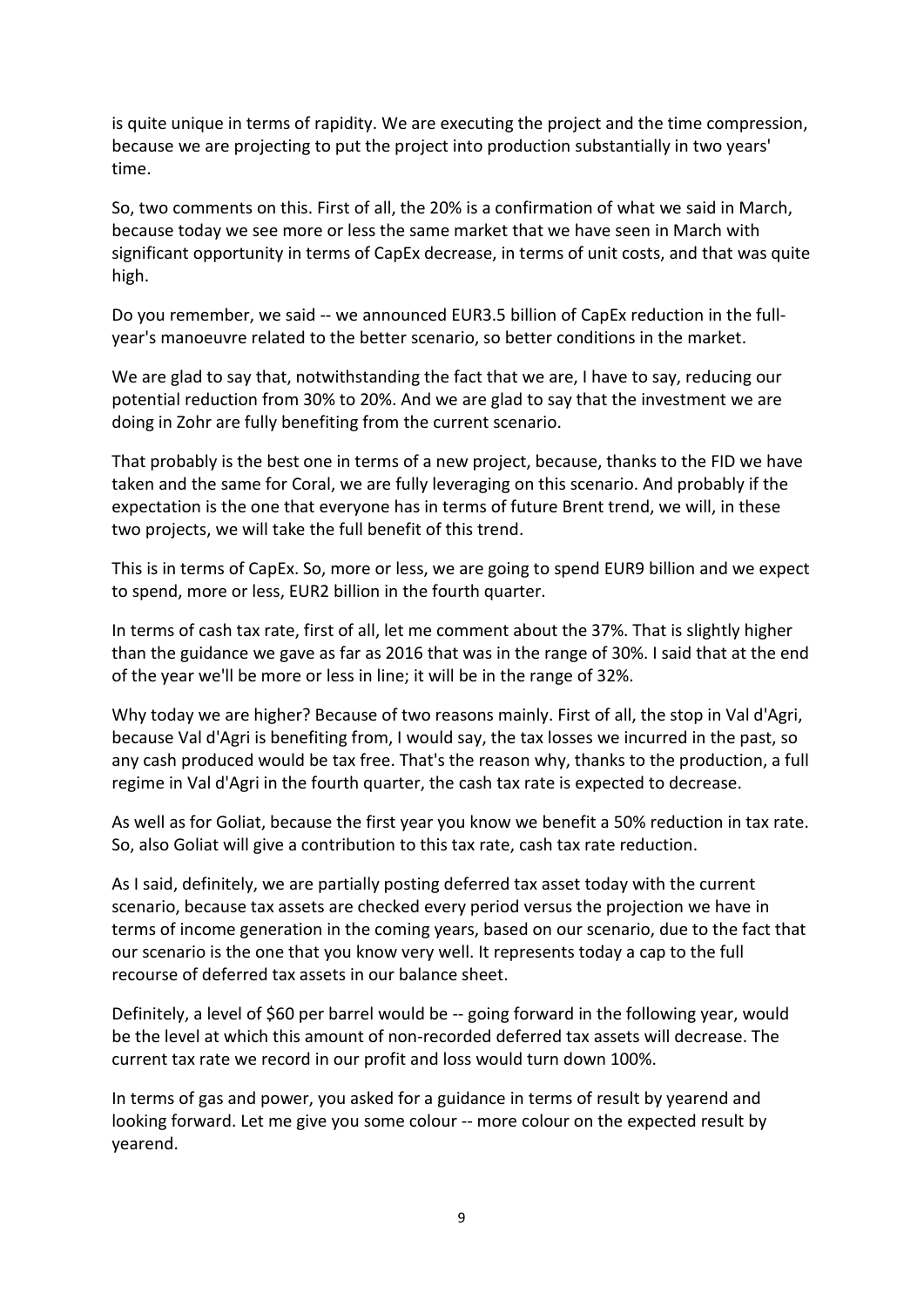First of all -- I'm just checking the numbers. We have lost EUR320 million after nine months. The expectation is to increase this loss by yearend in the range of EUR80 million. So, the expected loss by yearend will be in the range of EUR400 million. This is due to the current environment in which we do not expect any significant gas contract renegotiation from now to yearend.

JON RIGBY: Right.

MASSIMO MONDAZZI: But, at the same time, comparing this result with the result we had in the previous year, in the previous year we recorded more or less EUR20 million, so more or less zero result in the fourth quarter, while today we are forecasting something in the range of EUR80 million of loss.

I would like to remember, that as happened in the first nine months, in 2015 we recorded some significant one-off positive items that, in the fourth quarter 2016 result is expected to be slightly better than the 2015 result, due to the advantages we already got in the first nine months. Namely, a better result in trading in the oil -- in the gas and power and the cost reduction.

You remember we showed a slide in which we are showing a EUR100 million of cost reduction logistic and operating cost reduction. Part of this, definitely, will keep on the fourth quarter, generating this underlying better result.

Now, I'll leave the floor to Massimo Mantovani to describe his view about the negotiation going forward.

MASSIMO MANTOVANI, CHIEF MIDSTREAM GAS & POWER OFFICER, ENI S.P.A: Good morning. Let me say that we are building on the structural break-even for 2017 as Massimo said, firstly in respect of the optimization and the reduction of the operating cost and, in particular, in respect of the negotiation of the gas supply -- long-term gas supplies.

These negotiations are on track and the objective of the break-even is actually still there and is actually what we are aiming at.

JON RIGBY: Now, just to confirm that would effectively mean about a EUR400 million turnaround, 2017 over 2016, right?

MASSIMO MANTOVANI: Sorry, can you repeat please?

JON RIGBY: You're effectively saying that implies a EUR400 million EBIT turnaround, 2017 over 2016?

MASSIMO MANTOVANI: Yes.

JON RIGBY: Yes. Thank you.

OPERATOR: Massimo Bonisoli, Equita.

MASSIMO BONISOLI, ANALYST, EQUITA: Just two quick questions left. The first on the results below the EBIT for the associates line. Could you shed some light on the negative figure?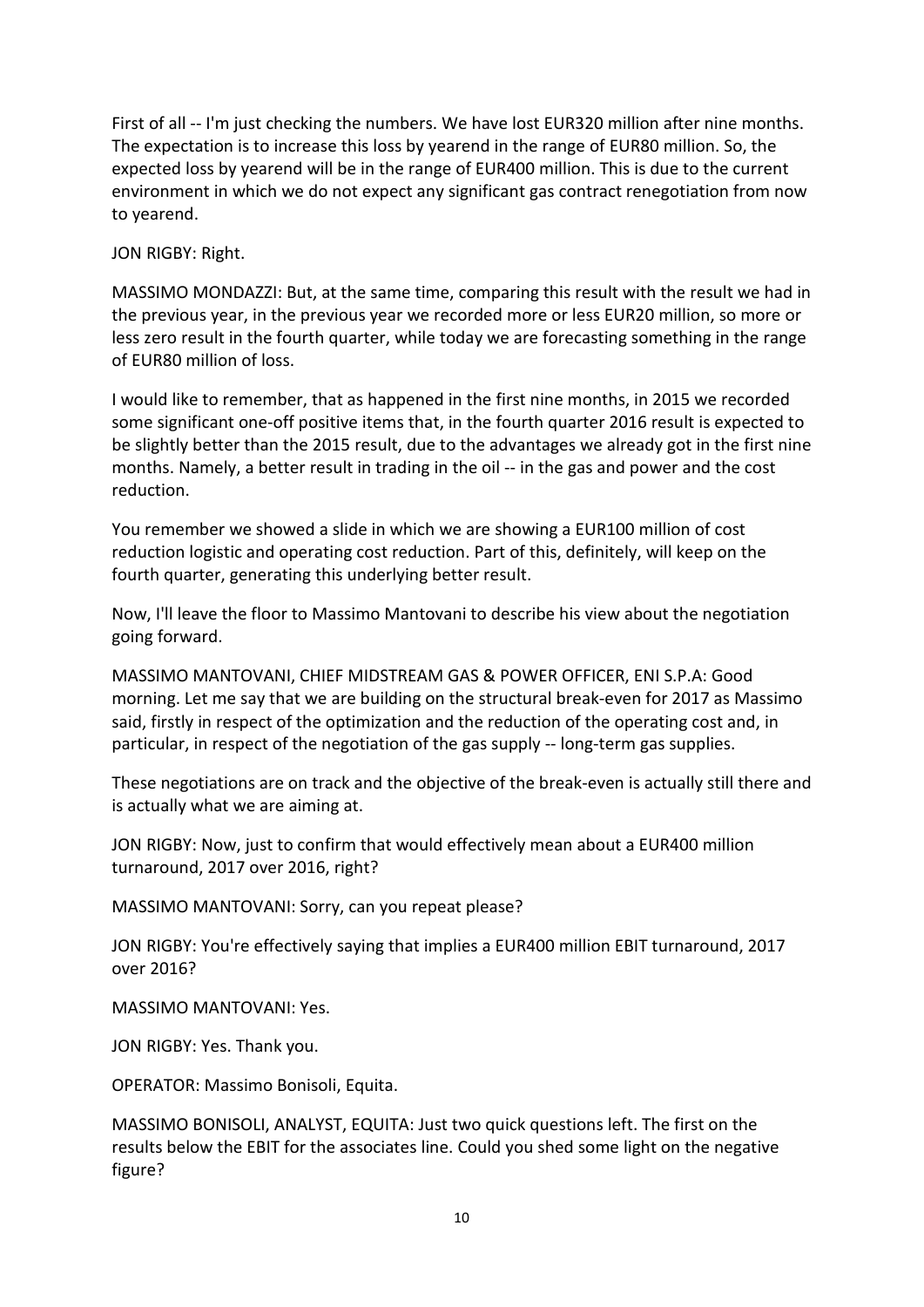And the second question is on the central Group costs and elimination effect. Could you also shed some light on the higher cost than we expected? Thank you.

MASSIMO MONDAZZI: About the equity investment we said that the reduction is driven by the same drivers we highlighted this already the EBIT result, because having sold Snam and Galp today the most important equity investment we are still retaining in our balance sheet are upstream related, mainly Nigeria LNG. Nigeria LNG, by definition, is suffering for the current environment. That's the reason why we are recording a significantly lower result.

On top of this, we are suffering also some losses from equity investment in Venezuela, because of the exchange rate. That is more or less a one-off. That's the reason why this drop in this profit and loss line.

As far as the corporate cost, I would say I don't know exactly which kind of table you are looking at on this respect, but I would say that in terms of corporate costs, year on year, today we are consolidating something in the range of EUR40 million of lower cost.

The rest will be a part of the consolidation -- the consolidation effect in terms of internal profit that is, I would say, quite complicated to be explained now. But substantially the underlying cost at the corporate level are decreasing.

MASSIMO BONISOLI: Okay. Thank you very much.

OPERATOR: Alessandro Pozzi, Mediobanca.

ALESSANDRO POZZI, ANALYST, MEDIOBANCA: It's about gas prices. You mentioned the weaker micro scenario, but your gas realization have been -- held up quite well in the quarter. I was wondering if that is the impact of the oil linked contracts.

Also, I was wondering whether you can maybe give us a bit of insight on how you think gas realizations are going to go in the next couple of quarters?

MASSIMO MONDAZZI: Sorry, probably I didn't get fully your question. Could you repeat, please?

ALESSANDRO POZZI: Yes, okay. So, it's about gas realization and I was wondering the outlook for gas realizations for the next couple of quarters, given that they've been quite decent this quarter inQ3?

FRANCESCO GATTEI, EVP Scenarios, Strategic Options & Investor Relations: Actually, the quarterly performance on gas pricing you know that is impacting differently, clearly, our business upstream. Clearly, there is a lot of different kind of price mechanism. There is oil linked mechanism in certain [equity] production. Most of our productions, we mentioned this also during the presentation, we said is substantially linked -- is spot basis. So, it's impacted by the current price of gas.

As you could expect in the future clearly the rebound of oil price will generate a rebound also in the oil linked reference, but it will take time. You know that most of our oil linked are generally working with a nine-month, let's say, average.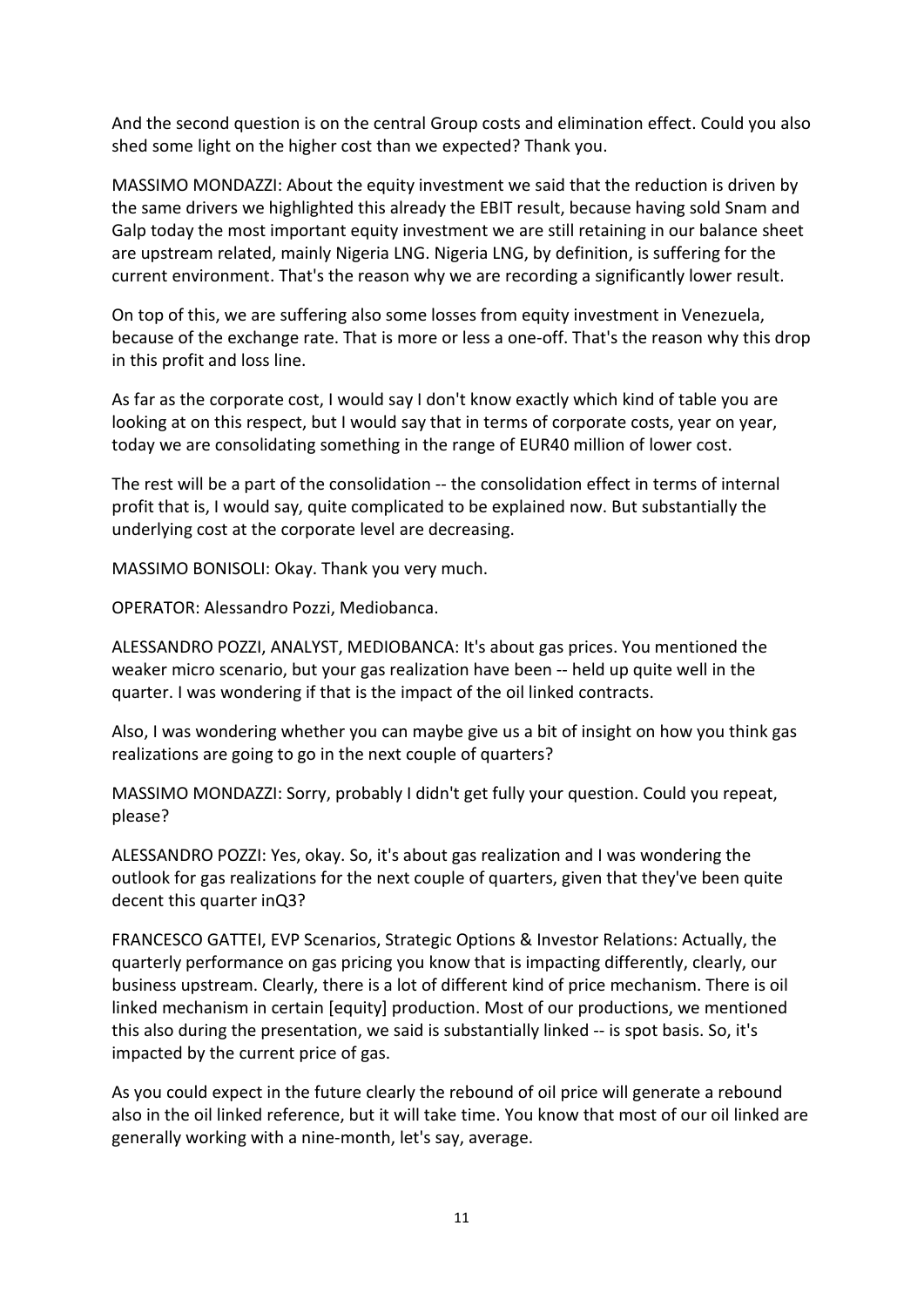So, it depends how long the rebound will emerge and how strong it will be. While on the spot pricing the dynamics is mainly linked clearly from seasonal oversupply, but also from the general structural trend in the European gas market that is expected to be relatively long in terms of gas volumes.

So, I would say there could be some recovery, but I wouldn't expect a large gas recovery in terms of pricing.

ALESSANDRO POZZI: Some recovery starting even in Q4?

FRANCESCO GATTEI: I'm referring to the next quarter. Fourth quarter and the following first quarter next year. So, with the rebound of pricing is expected mainly in the oil reference more than in the gas one.

MASSIMO MONDAZZI: By fact, he current price we see today in the Italian market, the up prices are slightly better than the average we record in the first nine months.

ALESSANDRO POZZI: Okay. Thank you.

OPERATOR: Biraj Borkhataria, RBC.

BIRAJ BORKHATARIA, ANALYST, RBC: The first one was on Kashagan. I think last quarter you mentioned that you were expecting it to get to 230,000 barrels a day by yearend, and then be at full plateau by the middle of 2017. Then, as of today, your guidance is a little more cautious.

I was wondering if you could just talk about if there's any change in view there or whether you're just being conservative?

And then the second question, just going back to the cash flow framework, I was wondering if you could just highlight or quantify the maintenance volumes in Q3 that were offline, that are going to come back in Q4? That would be really helpful. Thank you.

MASSIMO MONDAZZI: Okay. Antonio will give you the answer about Kashagan.

ANTONIO VELLA: I think the production sometimes has been mentioned in barrel and boe. There is a little confusion among all the communications in the press coming out. The 230 are barrel oil equivalent.

MASSIMO MONDAZZI: Okay. So, this is part of the answer. Today, as I said, we are producing 100,000 in terms of oil. That means 130,000 more or less, in terms of boe, including gas.

The ramp-up is going ahead. The field is quite complex. No issue at all up to now in terms of progressing towards the full production. We cannot be engaged together with a joint venture targeting some intermediate steps towards the 200,000 to 370,000 boe expected by the end of next year.

So, we are a bit cautious in projecting, but I would say nothing changed versus last time, when we disclosed some numbers.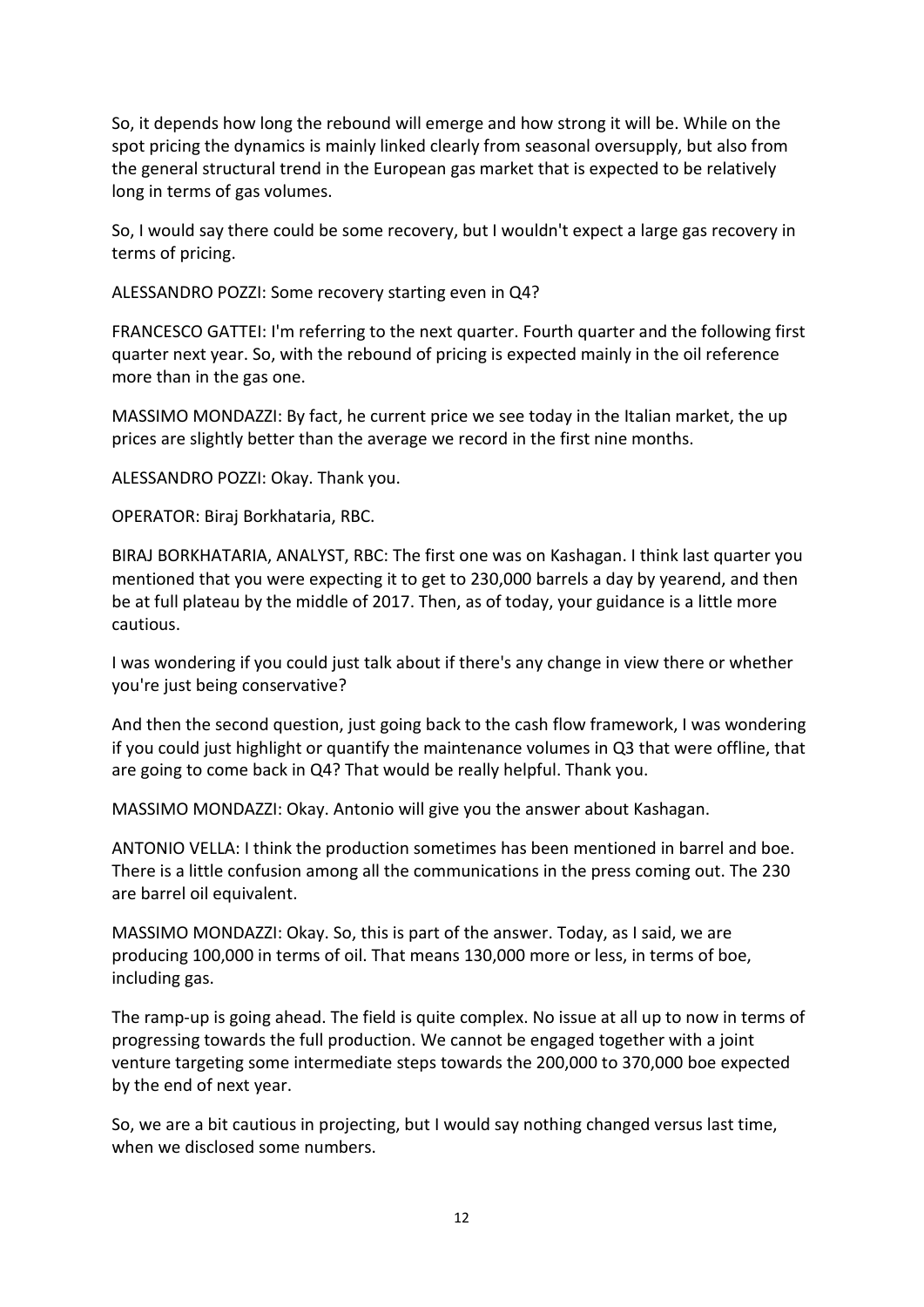In terms of production offline. In the third quarter, more or less, we are talking about 40,000 boe per day shutdown, because of maintenance that would be, again, in production in the fourth quarter.

BIRAJ BORKHATARIA: Thanks. That's really helpful.

OPERATOR: Hamish Clegg, Bank of America.

HAMISH CLEGG, ANALYST, BANK OF AMERICA MERRILL LYNCH: Two questions. First of all, do you think you could give us a little bit of reassurance on Goliat, after seeing it switch on then off multiple times this year, that we can start to see a consistent production from Goliat, maybe talk about the remedies that you've put in place?

And second, do you mind explaining, probably once again, just in very simple terms, the tax impact on the net income in this quarter, because it seems that not only you but other companies too are not really benefiting from a tax yield in lossmaking times?

I appreciate there are non-tax deductible costs, but do you mind explaining it very simply? And is this just a function of oil price, or is there something else?

MASSIMO MONDAZZI: Okay. Antonio will give you the reassurance about Goliat, and I'll answer the question about the tax rate.

ANTONIO VELLA: After the startup that we made in September, all the action -- the remedial action has been made -- minor remedial action has been made. And since that we never shut down again. I think the performance is quite well at the moment on Goliat. We don't expect any shutdown. The production is over 100,000 barrels per day, 100%. All the rest of the plant is working very well.

HAMISH CLEGG: Could you just add what -- before you do the tax, if it's okay, do you mind just telling us what the minor remedial action was, and why we should be confident that the problem is solved?

ANTONIO VELLA: It was just a training process that we made to our people. As you know, this is a platform, a very sophisticated technology, and this is -- that was the main issue that has been resolved already.

HAMISH CLEGG: Okay. Thank you.

MASSIMO MONDAZZI: As far as the tax rate, I'll try to do my best to explain very simply more in detail what's going on. Let me break down the overall tax rate in two pieces, the E&P part and the other businesses.

E&P recorded, in the third quarter, a tax rate in the range of 100%. Why 100%? Because the majority of profit before taxes we recorded in the third quarter is coming from PSA, with, I would say, higher than the average tax rate.

Why? The other activity is mainly concession. At the level of price that we had in the third quarter, as well as the nine months, are, I would say, slightly positive or even negative. In this case, by definition, the algebraic sum of this element will result in a tax rate that is even higher than the maximum tax rate we paid.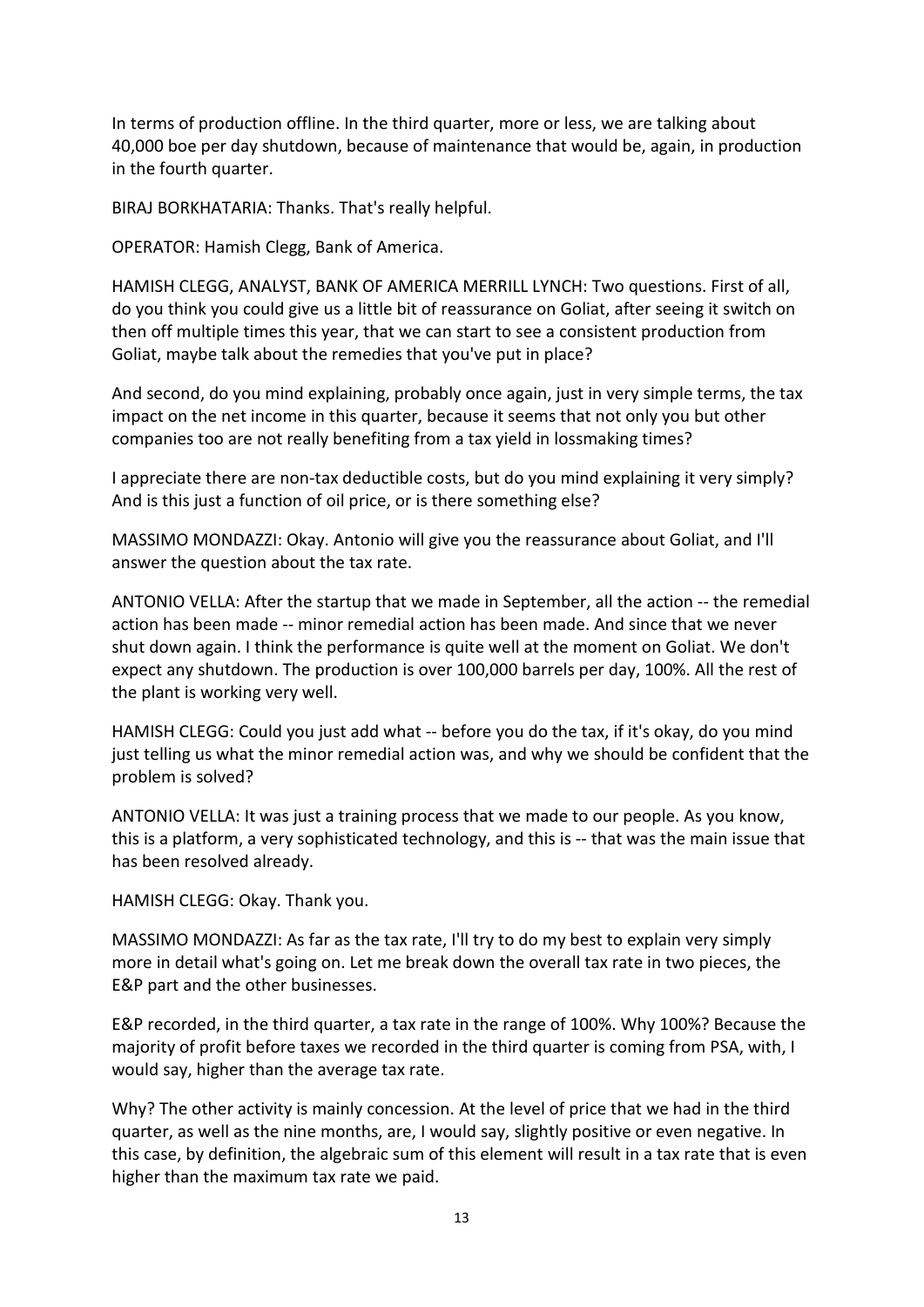On top of this, if you consider that in some cases, for example, in Italy where we, overall, recorded a loss. We currently measure how bookable are these losses in terms of deferred tax asset versus the future recovery, so the future generation of recordable income.

So, due to the fact that this future flow is not enough at the current scenario to cover all the future -- the current losses, the current losses are not fully booked in our balance sheet. That's the reason why.

For example, if you look at the refining and marketing or gas and power, so the remaining business mainly in Italy, the relevant tax rate in the third quarter is in the range of 18%. Why 18% and not 27% is the current tax rate? Because the remaining part has not been booked as deferred tax asset, because of the phenomenon I just mentioned. I hope I contributed to a better explanation.

HAMISH CLEGG: Thank you very much.

OPERATOR: Alastair Syme, Citi.

ALASTAIR SYME, ANALYST, CITI: I just had one question. I just want to come back to gas and power, because I must admit, I'm still a little confused. Is the turnaround in EBIT performance, operating profit performance in 2017, the EUR400 million, simply a function of stopping the losses on gas supply contracts?

And if so, is that entirely down to renegotiation or is there some assumption around recovery and hub pricing being built in?

MASSIMO MONDAZZI: Yes, we said that it will be function of renegotiation that we expect will take place all along 2017. Together with the current action that we already put in place, in terms of, I would say, reduction in cost. I mentioned that we already got EUR200 million out of EUR350 million that is our projection. That is the process that is going on, together with maybe the, I would say, enlargement of our trading activity.

So, all this together will imply, by yearend 2017, a significant reduction of the EUR400 million losses we are suffering in 2016.

ALASTAIR SYME: So if the renegotiations take place throughout 2017.

MASSIMO MONDAZZI: That's definitely the bulk of the activities looking forward to reduce this overall loss.

ALASTAIR SYME: So, is the implication, therefore, that this year you've lost more than EUR400 million on those gas supply contracts? Is that a fair assumption?

MASSIMO MONDAZZI: No, I would say in principle, no. It will depend on the market condition, difference between oil price and the up price or whatever. But, in principle, I would say no.

ALASTAIR SYME: And on the hub price, is there an assumption around the hub price in 2017, because the hub price has moved a lot even in the last month. So, quite difficult to get a sense of where that guidance is based on.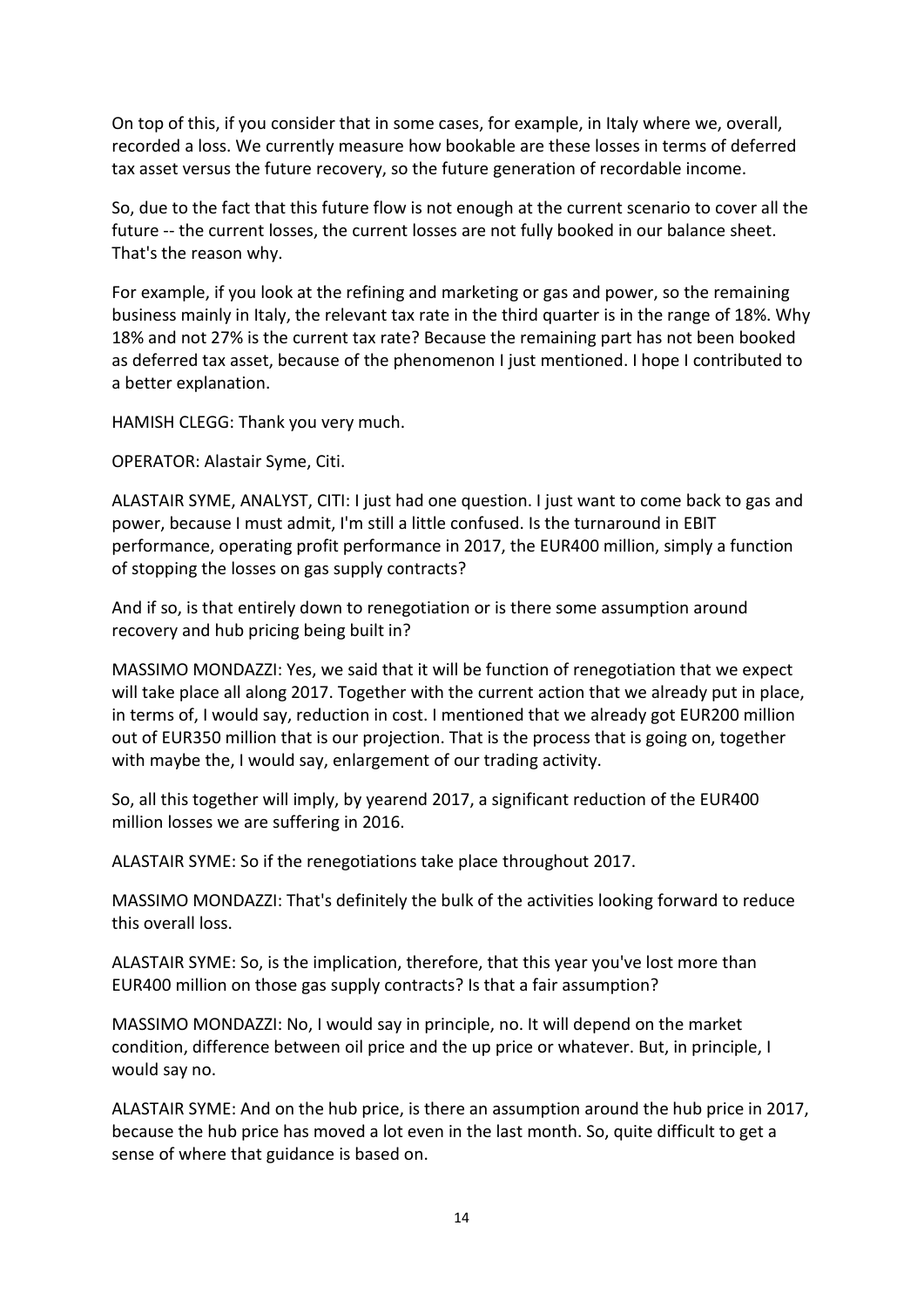MASSIMO MONDAZZI: Definitely. If we remain with some oil link supply contract, while the oil price will go up and the up price will go down, by definition, because of the phenomenon, we will see our losses increase, just to give you an example, considering the same contract in place.

So, that's the reason why our scope, as Massimo said, is to renegotiate even the latest contracts that remain to be negotiated -- renegotiated in 2017.

ALASTAIR SYME: Okay, thank you very much.

OPERATOR: Martijn Rats, Morgan Stanley.

MARTIJN RATS, ANALYST, MORGAN STANLEY: You've gone through a lot already, so I'll keep it at one. I wanted to ask you what the status is of the EUR1 billion claim from GasTerra and the bank guarantee that you've given up.

Where are we now in that process and can we expect some sort of provision on that at some point? Can you give us an update?

MASSIMO MONDAZZI: So, Massimo will give you the answer.

MASSIMO MANTOVANI: Well, the guarantee is going to stay there until it's the end of the arbitration process and the arbitration process from our side is in respect of the revision of the price and that -- when you consider overall what the situation -- can be the outcome, we do expect the price should be adjusted in respect of the Italian market conditions.

MARTIJN RATS: Okay, thank you.

OPERATOR: Irene Himona, Societe Generale.

IRENE HIMONA, ANALYST, SOCIETE GENERALE: Just one question, please, on cash flows, if I may. You mentioned, Massimo, that year to date the cost of the non-incurring interruptions of Val d'Agri, etc., was about EUR2 billion.

Effectively, if we add back that plus nine months plus a stronger Q4, effectively the underlying is on track with strategy. In practice, of course, the actual differs and the actual will be closer to EUR6.5 billion and, in practice, equity on the balance sheet has declined about 13% since yearend, so gearing is up a little bit.

My question, really, is about next year, 2017. In a scenario where there is an OPEC response, oil slips back down to \$45, how would the Board's response differ to the current plan? How can we think about the three internal levers available to the Board to react at \$45 oil to protect the balance sheet?

I'm thinking about OpEx/CapEx/dividend. What is the relative flexibility for you on these three in an environment of \$45 as you look to protect the balance sheet? Thank you.

MASSIMO MONDAZZI: Thank you, Irene. So, probably your question will receive a full answer why we present next strategy -- next full-year plan, so approximately February/March 2017.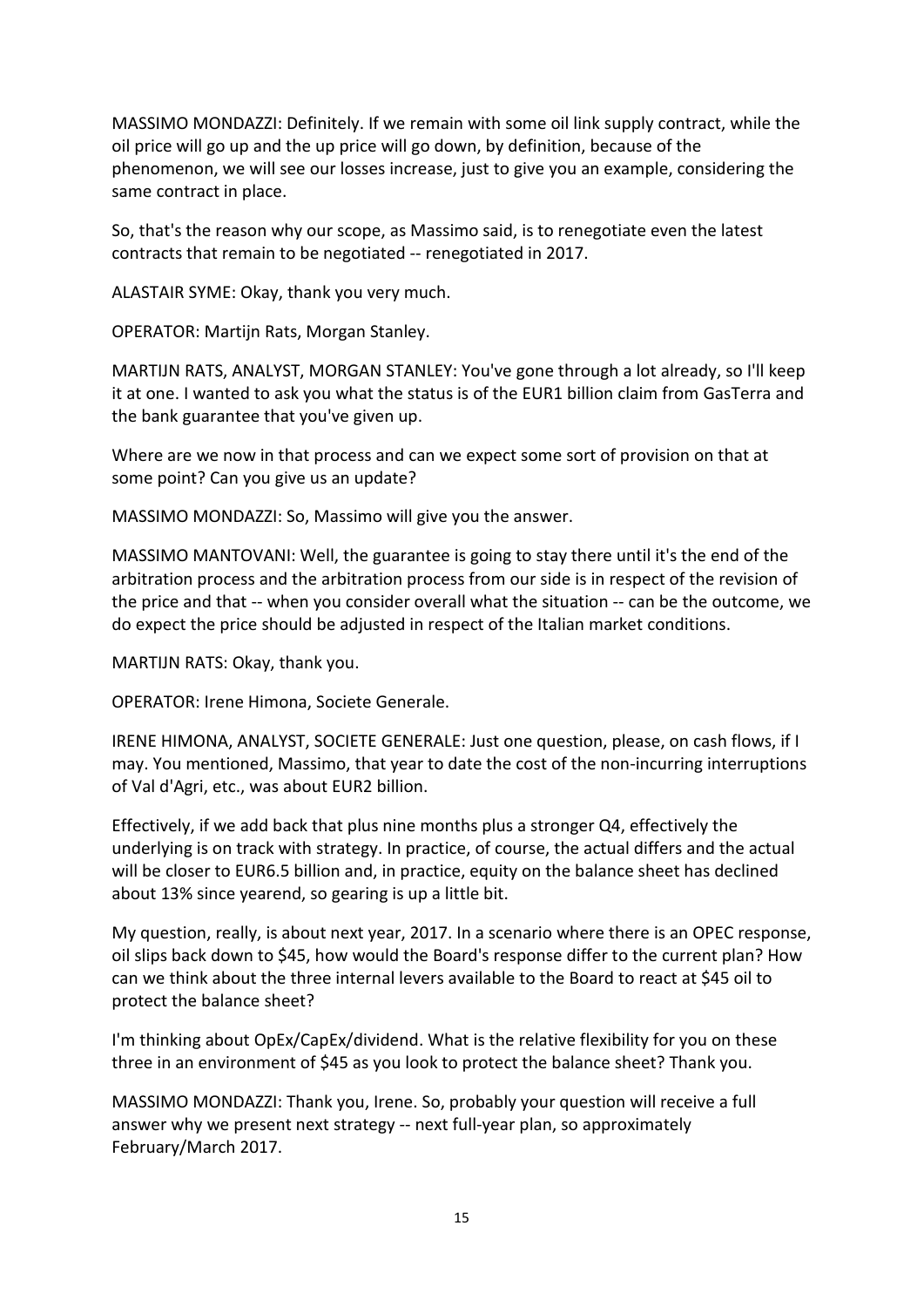Now, let me say that, up to now, as far as we can see, the development of our business, including disposals, including the overall external environment, I mean, at the commodity prices, there are no reasons to think about a change in our strategy.

On top of this, do you remember we said that to protect what we said we retained some additional lever that maybe others already spent in their action that we are still keeping on our pocket, in order to cope with a worsening looking forward of our scenario.

First of all, in terms of disposals, you remember that we said that we confirmed that the retail gas and power business is not more considered core in our portfolio, but any proceed is not included in the EUR7 billion disposition we declared.

And, let me say that this divestment will not be related to the overall, I would say, environment in terms of oil environment. So, it will not follow, in case of a lower oil price, difficulties in dispositions.

On top of this, we didn't use any other tools, such as average or whatever, in order to reduce the weight of the debit on our equity.

So, on top of this, I will say Zohr would be spent in 2017 to complete the first phase of investment, so to respect the yearend production start-up. But we are still retaining some lever in our CapEx manoeuvre that can be readjusted, in case performing next strategy presentation we realize that there are some negative effects not considered in the previous plan.

These kinds of additional levers, together with what has been already performed, Irene, that will, I will say, give benefits looking forward. Our expectations in terms of divestments are keeping us quite comfortable about what we committed.

IRENE HIMONA: Thank you, Massimo.

OPERATOR: Theepan Jothilingam, Exane.

THEEPAN JOTHILINGAM, ANALYST, BNP EXANE PARIBAS: Three quick questions, actually, please. Could you just update on Zohr and the development progress there and just provide a little bit of colour in terms of is the CapEx spend in 2017 for Zohr likely to be similar to a level of 2016?

Then my second question is if you could just update on what you see as exploration spend for 2016?

My third and final question is could you give us a progress in terms of when you see the timing for Coral FLNG and the final investment decision? Do you think that will be before yearend or not? Thank you.

MASSIMO MONDAZZI: Okay. I'll ask Antonio to answer about Zohr and Luca to answer about the exploratory targets. And then I'll answer about Coral.

ANTONIO VELLA: Concerning the Zohr development, we are on schedule as we anticipated, December 2017.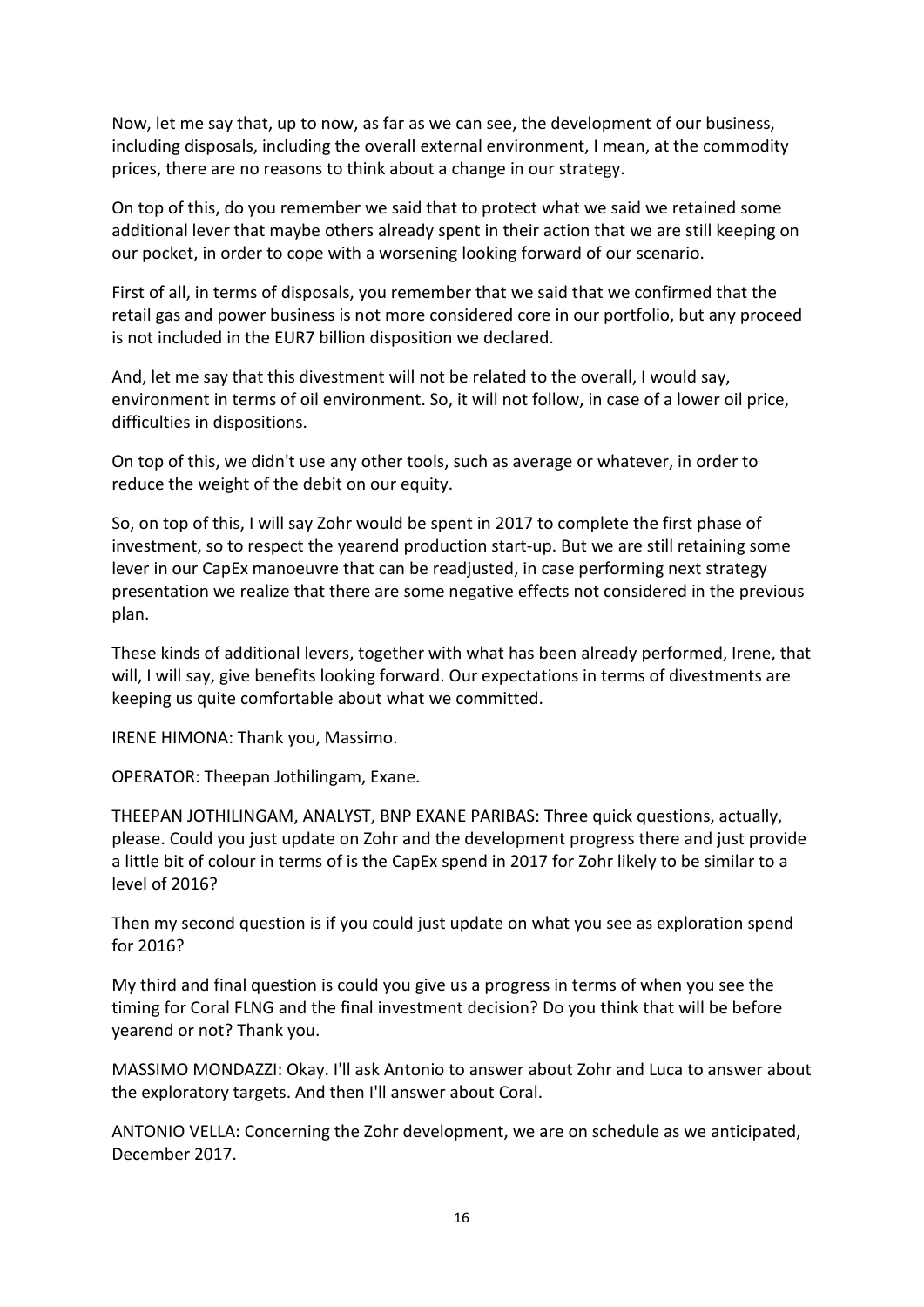The spending, it's matching our budget. It's going to be -- including exploration cost in 2016, it's going to be \$1.4 billion.

I'll leave Luca to give you much more colour on exploration of Zohr.

LUCA BERTELLI, CHIEF EXPLORATION OFFICER, ENI S.P.A: I think you ask about the capital expenditure of exploration in 2016. Our projection is about \$800 million a year, including all the price of campaign of Zohr.

MASSIMO MONDAZZI: Okay. In terms of Coral progress, the FID, you remember we got the government approval for the development plan? We got the environmental license. We completed the tender, proceeded. We selected the winner, by the way, taking, as I said, full advantage of the current service environment. We signed the gas agreement; that has been announced a few weeks ago.

The last steps towards the final investment decision is the final commitment of the project financing. The process is very mature. We are quite ahead. We are collecting the commitment from all the involved banks. So, the process will keep some weeks to be completed and, at that time, we will be ready to take the final FID.

THEEPAN JOTHILINGAM: Okay, thank you. Could you just clarify, do you think spend on Zohr will be the same in 2017 as 2016, or will it be less or more?

MASSIMO MONDAZZI: The expectation I guess would be a bit higher. The expansion will be a bit higher in 2017 than 2016.

THEEPAN JOTHILINGAM: Okay. Thank you.

OPERATOR: Lydia Rainforth, Barclays.

LYDIA RAINFORTH, ANALYST, BARCLAYS: I'll try and keep it short. If I could just come back to the gas and power guidance again for next year. Of that \$400 million swing, can you give - did I understand that right, that you said about \$200 million of that swing will be down to reduced cost? And does that then imply that the other \$200 million is down for the contract renegotiations?

And I just want to check in terms of the cash flow from new projects coming on stream. I understand you can't give it for any one specific project like Kashagan, but are you able to give us what that average cash flow per barrel for new projects coming on stream over the next couple of years is compared to the current average for the portfolio? Thank you.

MASSIMO MANTOVANI: I don't think it's correct to split the issue as you said. Also, it's difficult and also for commercial sensitive information, I'm not going to tell you how much is the discount or the reduction in respect of the gas supply.

The key issue for us the structural break-even in bringing the price in line with the market price, and that really remains what we look at for 2017.

LYDIA RAINFORTH: Okay, thank you.